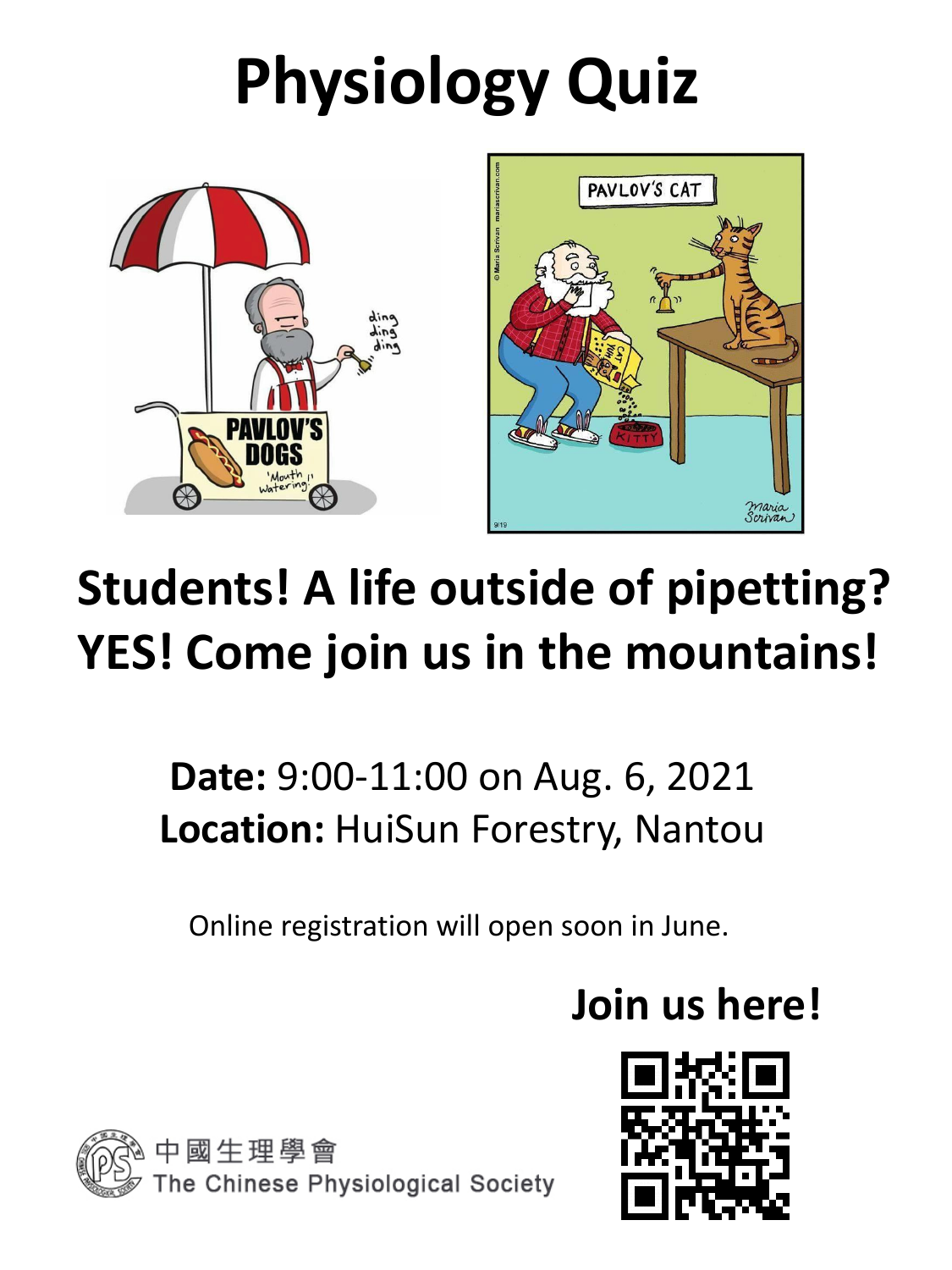## Physiology Quiz

- **Eligibility:** Undergraduate and graduate students.
- **Team members:** 3 to 5 individuals per team. Students in different university may also form a team.
- **Maximum number of teams:** 10 teams
- **Duration of contest:** 2 hours
- **Language:** English
- Quiz information : https://www.cps.org.tw/download
- Registration site for the quiz: Online registration will open soon in June.
- **Contact:** Dr. Linda Yu (**E-mail:** lchyu@ntu.edu.tw) Dr. Ching-Hao Li (**E-mail:** bros22@tmu.edu.tw)

#### **Awards and prizes and much more!**

### **Join us here!**



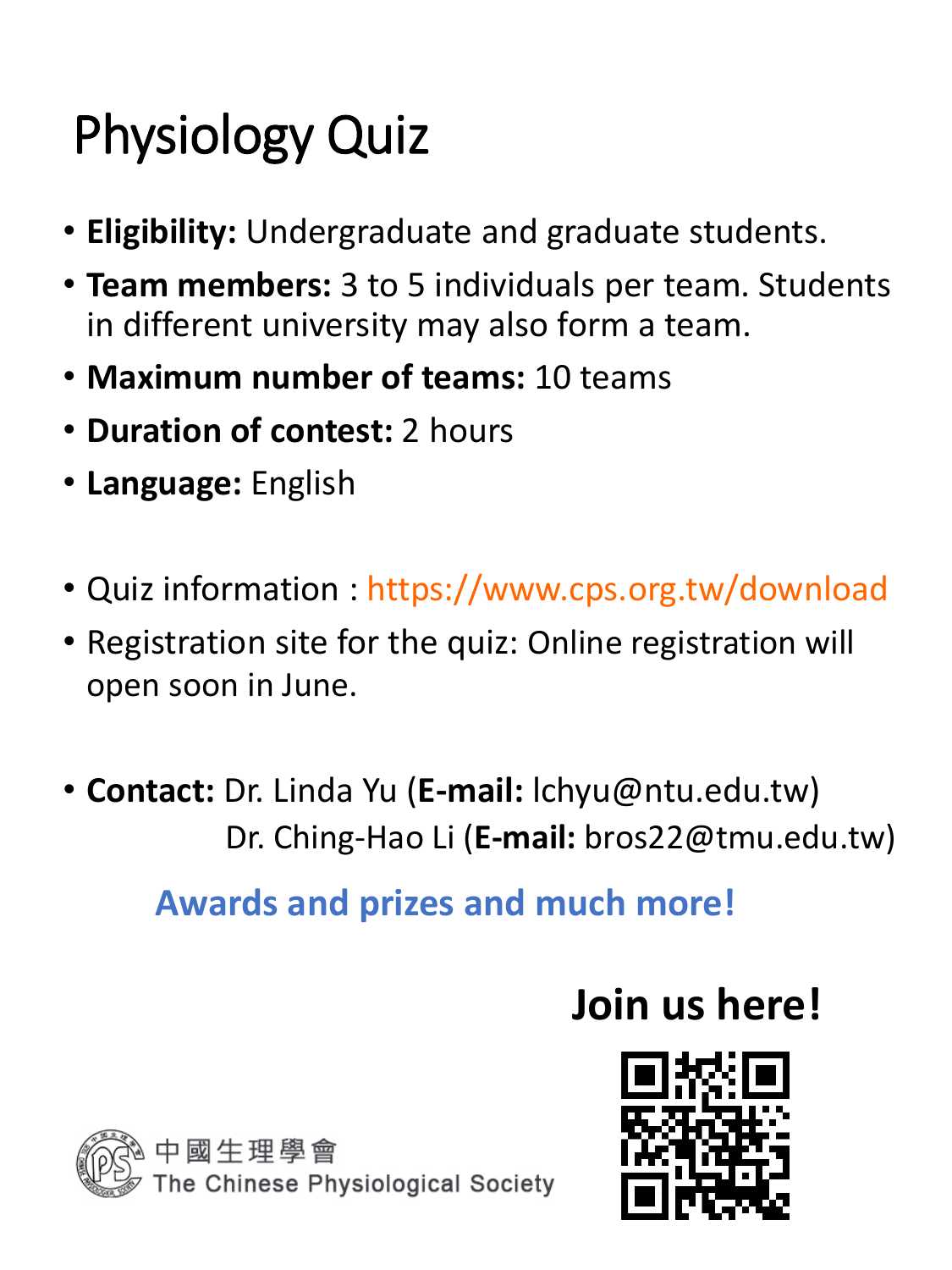# Quiz formats

|                    | <b>Quiz Formats</b>                                                                                                 | <b>Number of questions</b>                                                                                                                           | <b>Score System</b>                                                                                                                                                                                                                                                                                          |
|--------------------|---------------------------------------------------------------------------------------------------------------------|------------------------------------------------------------------------------------------------------------------------------------------------------|--------------------------------------------------------------------------------------------------------------------------------------------------------------------------------------------------------------------------------------------------------------------------------------------------------------|
| $9:00-$<br>9:10    | Introduction of quiz types and practice run on Zuvio App.                                                           |                                                                                                                                                      |                                                                                                                                                                                                                                                                                                              |
| $9:10-$<br>9:50    | <b>Single-choice</b><br>question                                                                                    | Twenty questions for<br>all teams. One minute<br>to answer each<br>question.                                                                         | The team submit the answer via<br>Zuvio. The correct answer will<br>be announced right away. Your<br>team gets one point for each<br>correct answer.                                                                                                                                                         |
| $9:50-$<br>10:00   | Team captains take a draw for the next game of Charade.<br>The draw paper shows the order of the phrase for acting. |                                                                                                                                                      |                                                                                                                                                                                                                                                                                                              |
| $10:00 -$<br>10:50 | <b>Charade</b>                                                                                                      | Two phrases for each<br>team based on the<br>order of the draw. For<br>each phrase, one<br>minute for acting and<br>answering from the<br>host team. | A game in which one player acts<br>out a phrase without speaking<br>while the other players in the<br>team guess and write down the<br>phrase. The host team gets one<br>point for each correct answer. In<br>the case of wrong answer from<br>the host team, the other teams<br>$h$ to ancurar and got turn |

may rush to answer and get two points for each correct answer.

#### 10:50- 11:00 The points will be calculated and the three teams with the highest score will be awarded!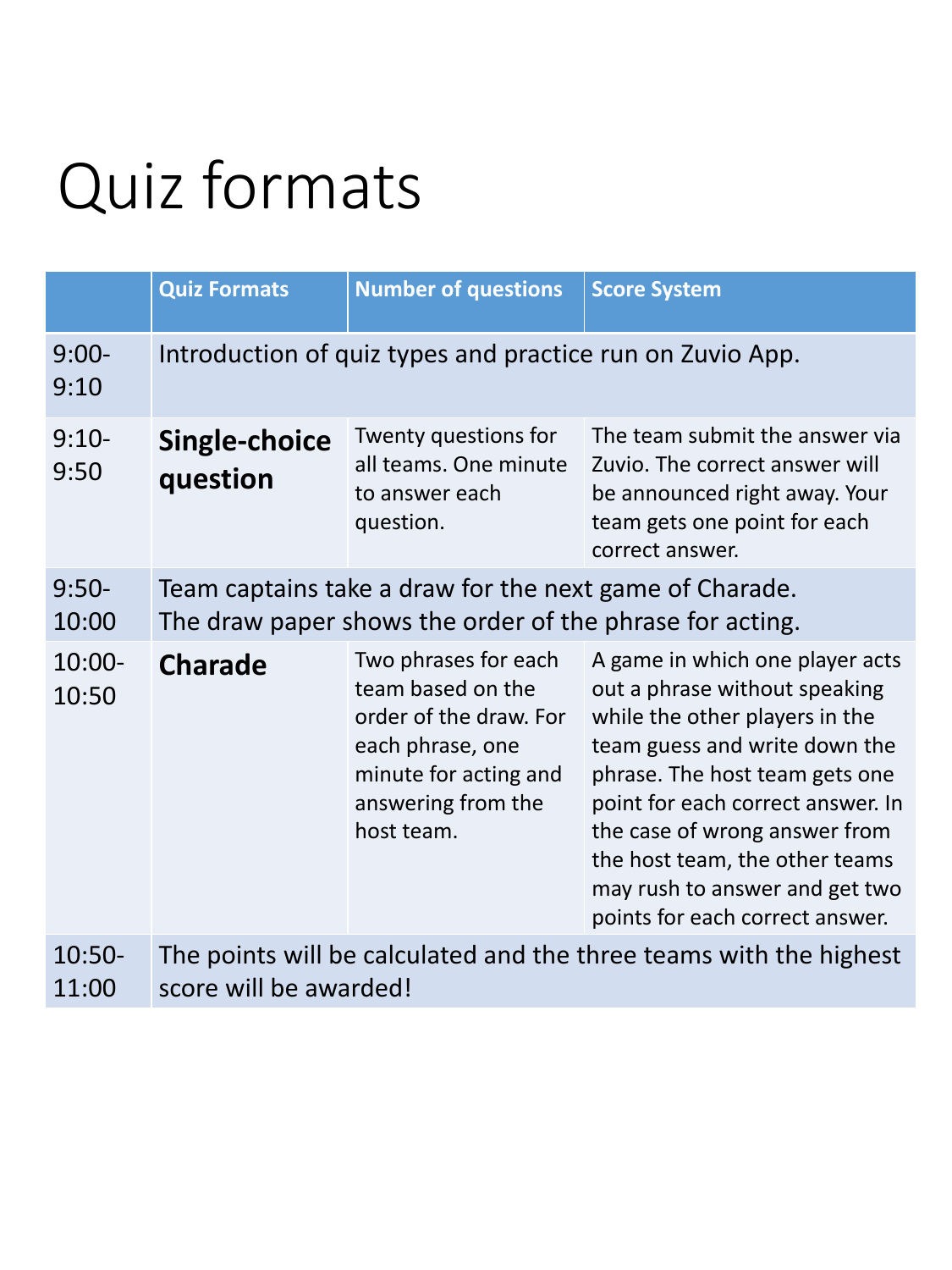# Zuvio

#### • **Zuvio** 教師版



電腦版: https://www.zuvio.com.tw/teacher/product

• **Zuvio** 校園 **(**學生版**)**



手機版 (App): https://www.zuvio.com.tw/student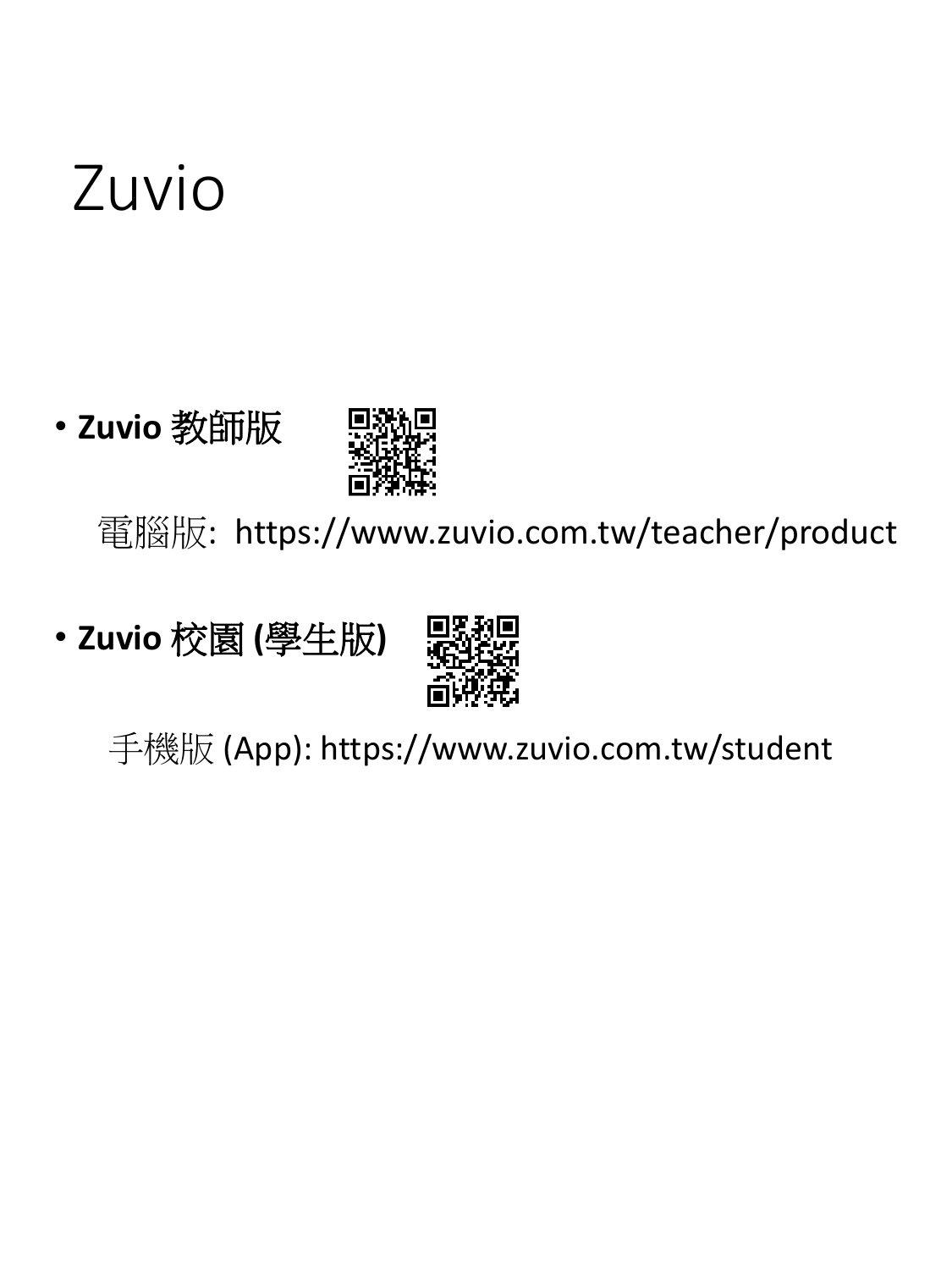# Tips for Students on Zuvio

- Only one chance for answering each question in 1 minute.
- Each question will be narrated by the computer, and please answer the question after the reading.
- $(1)$  If you do not see the question, please click the **Refresh** icon.
- $\bullet$  (2) Click on the correct answer, and then click the **Enter** icon.
- (3) The screen will show the "**Goooood** —" which means the answer has been submitted. Then click on the bottom menu for the next question.